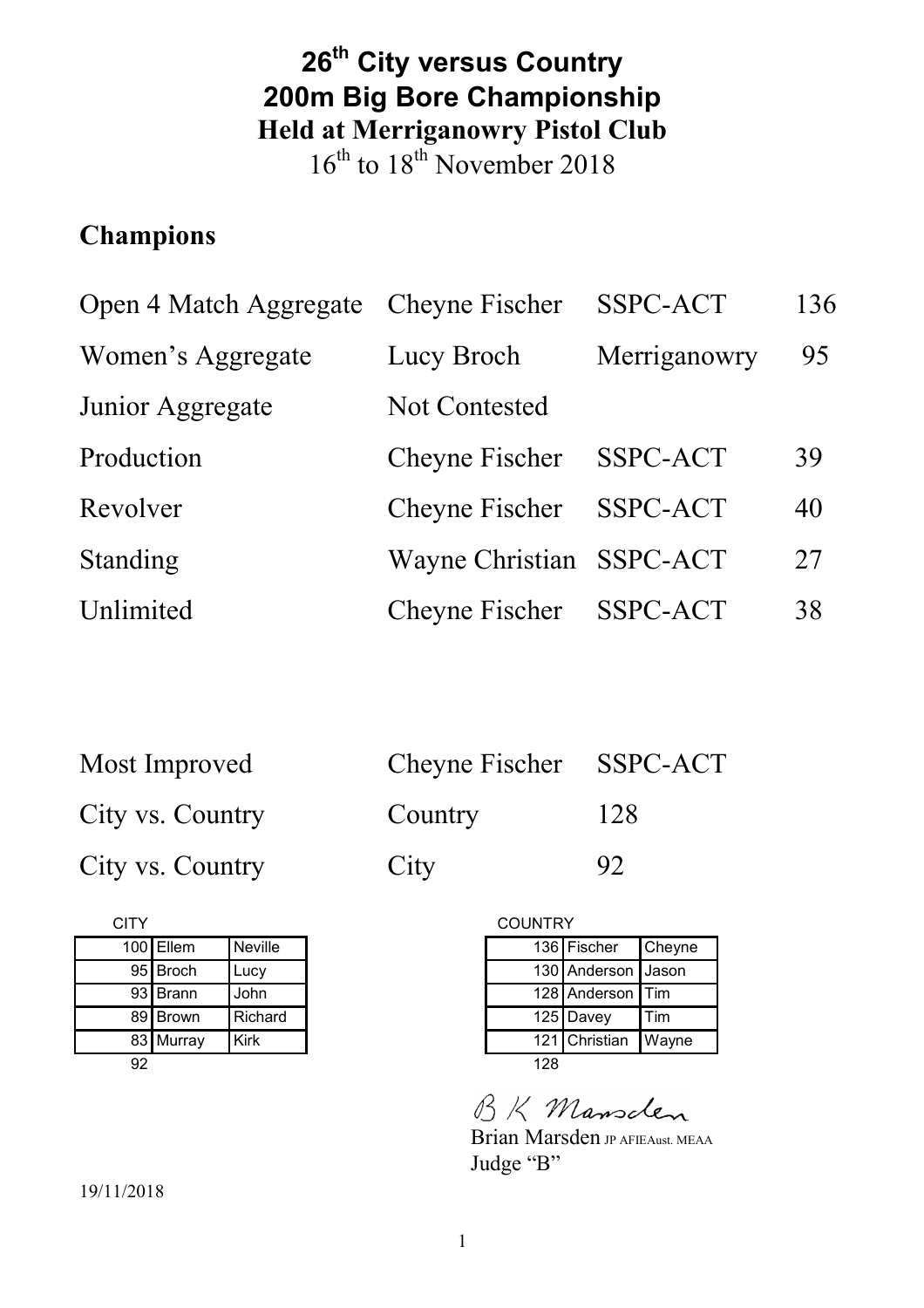# **200m Open Aggregate**

| Aggregate | <b>Top Surname</b> | Name           | Club            | Prod | Rev | <b>Stand</b> | Unlim |
|-----------|--------------------|----------------|-----------------|------|-----|--------------|-------|
| 136       | <b>Fischer</b>     | Cheyne         | <b>SSPC ACT</b> | 39   | 39  | 20           | 38    |
| 130       | Anderson           | Jason          | Narrabri        | 38   | 38  | 20           | 34    |
| 128       | Anderson           | Tim            | Narrabri        | 39   | 36  | 22           | 31    |
| 125       | Davey              | Tim            | Manilla         | 36   | 35  | 17           | 37    |
| 121       | Christian          | Wayne          | <b>SSPC ACT</b> | 30   | 33  | 27           | 31    |
| 118       | Forner             | Lou            | SSPC ACT        | 38   | 37  | 18           | 25    |
| 117       | Davey              | Jake           | Manilla         | 39   | 34  | 16           | 28    |
| 111       | <b>Edwards</b>     | Geoff          | Thelmore        | 37   | 34  | 19           | 21    |
| 103       | Marsden            | Brian          | Newcastle       | 35   | 25  | 24           | 19    |
| 100       | Ellem              | <b>Neville</b> | Newcastle       | 25   | 26  | 20           | 29    |
| 95        | <b>Broch</b>       | Lucy           | Merriganowry    | 28   | 22  | 23           | 22    |
| 93        | <b>Brann</b>       | John           | Merriganowry    | 18   | 35  | 14           | 26    |
| 89        | Brown              | Richard        | Kurrajong       | 25   | 32  | 16           | 16    |
| 84        | Rayner             | Jenny          | Merriganowry    | 31   | 23  | 12           | 18    |
| 83        | Murray             | Kirk           | Merriganowry    | 28   | 26  | 14           | 15    |
| 81        | Pender             | Bart           | Capertee        | 23   | 23  | 12           | 23    |
| 77        | <b>Baxter</b>      | Glen           | Endeavour       | 25   | 29  | 23           | 0     |
| 71        | <b>Brann</b>       | Coral          | Merriganowry    | 24   | 29  | 5            | 13    |
| 65        | Slater             | Gary           | Merriganowry    | 26   | 26  | 13           | 0     |
| 34        | Pender             | John           | Capertee        | 17   | 14  | 3            | 0     |

# **200m Womens Aggregate**

| <b>Aggregate Top Surname</b> |              | <b>Name</b> | Club         | Prod | Rev | Stand | <b>Jnlim</b> |
|------------------------------|--------------|-------------|--------------|------|-----|-------|--------------|
| 95                           | <b>Broch</b> | Lucy        | Merriganowry | 28   | 22  | 23    |              |
| 84                           | Ravner       | Jenny       | Merriganowry | 31   | 23  | 12    | 18           |
|                              | Brann        | Coral       | Merriganowry | 24   | 29  |       | 13           |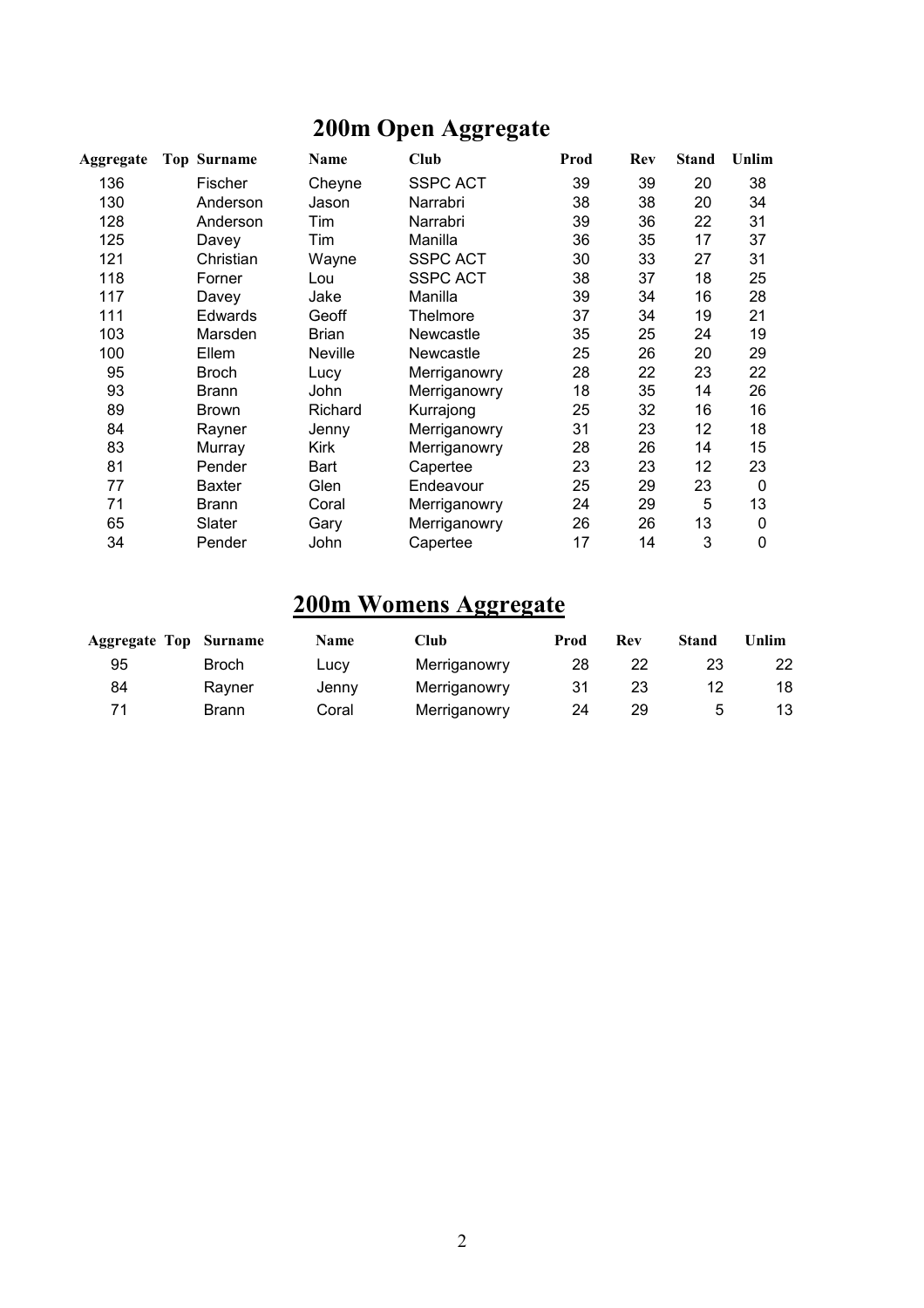| <b>200m Production Off Gun</b> |                |                 |             |              |              |    |                |                   |                |  |
|--------------------------------|----------------|-----------------|-------------|--------------|--------------|----|----------------|-------------------|----------------|--|
| <b>Name</b>                    | <b>Surname</b> | Club            | Grade Grade | <b>Total</b> | Top          |    |                | Chic Pig Turk Ram |                |  |
| Cheyne                         | Fischer        | <b>SSPC ACT</b> | <b>INT</b>  | 39           | $\mathbf{1}$ | 10 | 10             | 10                | 9              |  |
| Tim                            | Anderson       | Narrabri        | <b>INT</b>  | 39           | 2            | 10 | 10             | 10                | 9              |  |
| Jake                           | Davey          | Manilla         | <b>INT</b>  | 39           | 3            | 10 | 10             | 9                 | 10             |  |
| Lou                            | Forner         | <b>SSPC ACT</b> | <b>INT</b>  | 38           |              | 10 | 10             | 8                 | 10             |  |
| Jason                          | Anderson       | Narrabri        | <b>INT</b>  | 38           |              | 10 | 10             | 9                 | 9              |  |
| Geoff                          | Edwards        | Thelmore        | AAA         | 37           |              | 10 | 10             | $\overline{7}$    | 10             |  |
| Tim                            | Davey          | Manilla         | <b>INT</b>  | 36           |              | 9  | 10             | $\overline{7}$    | 10             |  |
| <b>Brian</b>                   | Marsden        | Newcastle       | AAA         | 35           |              | 9  | 9              | 9                 | 8              |  |
| Jenny                          | Rayner         | Merriganowry    | <b>AAA</b>  | 31           |              | 10 | 8              | $\overline{7}$    | 6              |  |
| Wayne                          | Christian      | <b>SSPC ACT</b> | <b>INT</b>  | 30           |              | 10 | 10             | $\overline{4}$    | 6              |  |
| <b>Kirk</b>                    | Murray         | Merriganowry    | <b>AAA</b>  | 28           |              | 6  | 10             | 5                 | 7              |  |
| Lucy                           | <b>Broch</b>   | Merriganowry    | <b>AAA</b>  | 28           |              | 10 | 8              | 4                 | 6              |  |
| Gary                           | Slater         | Merriganowry    | <b>AAA</b>  | 26           |              | 9  | $\overline{7}$ | $\overline{7}$    | 3              |  |
| <b>Neville</b>                 | Ellem          | Newcastle       | <b>INT</b>  | 25           |              | 9  | 9              | $\overline{2}$    | 5              |  |
| Glen                           | <b>Baxter</b>  | Endeavour       | AAA         | 25           |              | 10 | 9              | 3                 | 3              |  |
| Richard                        | <b>Brown</b>   | Kurrajong       | <b>INT</b>  | 25           |              | 8  | 10             | 5                 | $\overline{2}$ |  |
| Coral                          | <b>Brann</b>   | Merriganowry    | AA          | 24           |              | 6  | $\overline{7}$ | $6\phantom{1}6$   | 5              |  |
| <b>Bart</b>                    | Pender         | Capertee        | AA          | 23           |              | 8  | $\overline{7}$ | $\overline{2}$    | 6              |  |
| John                           | <b>Brann</b>   | Merriganowry    | <b>INT</b>  | 18           |              | 5  | $\overline{7}$ | 1                 | 5              |  |
| John                           | Pender         | Capertee        | AAA         | 17           |              | 6  | $\overline{2}$ | 3                 | 6              |  |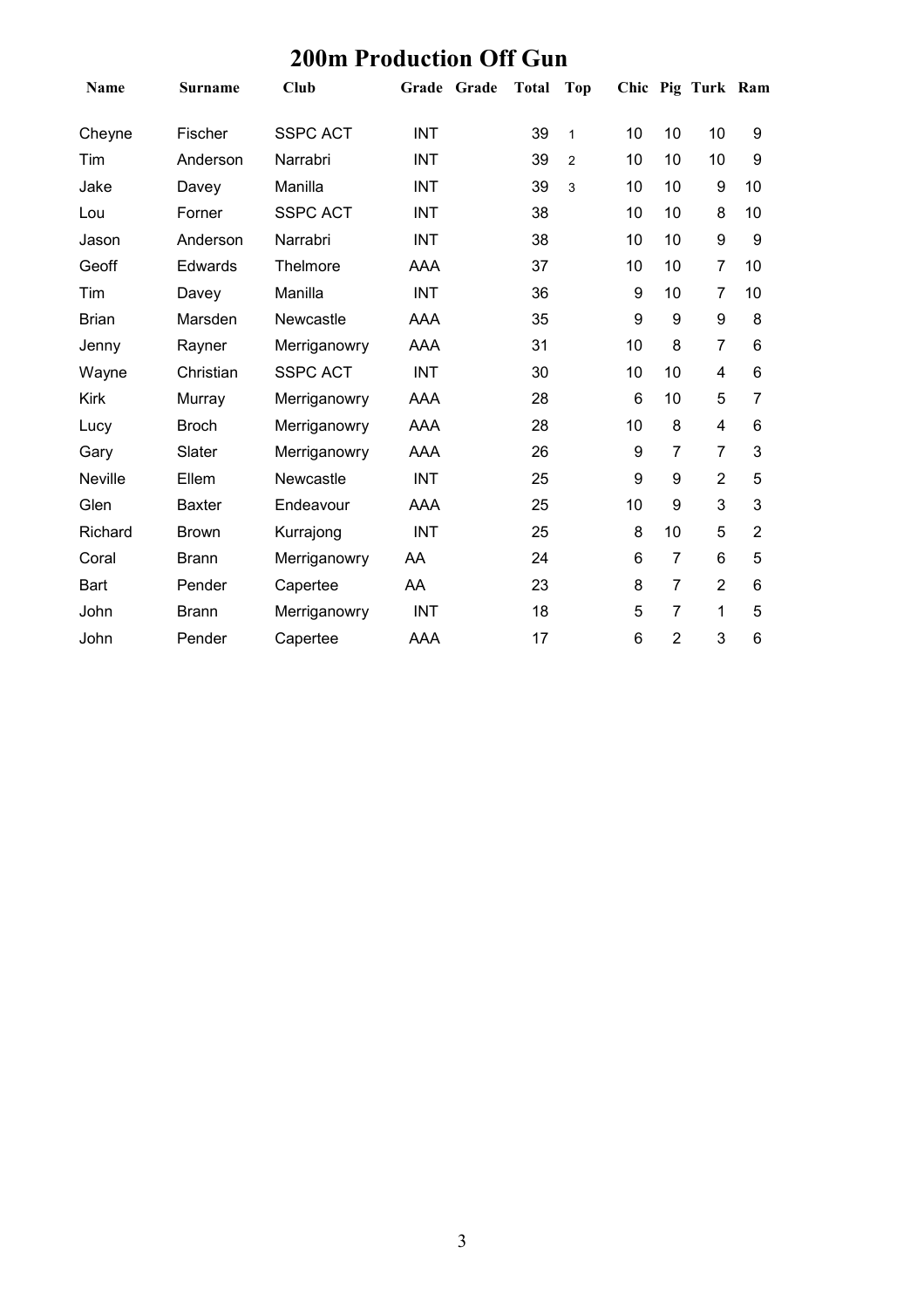| Name         | <b>Surname</b> | Club            | Grade Grade |  | <b>Total</b> | <b>Top</b> |                 |                  | Chic Pig Turk Ram |    |
|--------------|----------------|-----------------|-------------|--|--------------|------------|-----------------|------------------|-------------------|----|
| Cheyne       | Fischer        | <b>SSPC ACT</b> | <b>INT</b>  |  | 39           |            | 10              | 10               | 9                 | 10 |
| Jason        | Anderson       | Narrabri        | <b>AAA</b>  |  | 38           |            | 10              | 10               | 10                | 8  |
| Lou          | Forner         | <b>SSPC ACT</b> | <b>INT</b>  |  | 37           |            | 10              | 10               | 10                | 7  |
| Tim          | Anderson       | Narrabri        | <b>INT</b>  |  | 36           |            | 10              | 9                | 9                 | 8  |
| Tim          | Davey          | Manilla         | <b>AAA</b>  |  | 35           |            | $\overline{7}$  | $\boldsymbol{9}$ | 9                 | 10 |
| John         | <b>Brann</b>   | Merriganowry    | AAA         |  | 35           |            | 10              | 10               | $\overline{7}$    | 8  |
| Jake         | Davey          | Manilla         | <b>AAA</b>  |  | 34           |            | 10              | 9                | $\overline{7}$    | 8  |
| Geoff        | Edwards        | Thelmore        | <b>INT</b>  |  | 34           |            | 10              | 10               | 8                 | 6  |
| Wayne        | Christian      | <b>SSPC ACT</b> | <b>INT</b>  |  | 33           |            | 10              | 10               | 9                 | 4  |
| Richard      | <b>Brown</b>   | Kurrajong       | <b>INT</b>  |  | 32           |            | 9               | 8                | 6                 | 9  |
| Coral        | <b>Brann</b>   | Merriganowry    | AA          |  | 29           |            | $6\phantom{1}6$ | $\overline{7}$   | 9                 | 7  |
| Glen         | <b>Baxter</b>  | Endeavour       | <b>AAA</b>  |  | 29           |            | 8               | 10               | 6                 | 5  |
| Gary         | Slater         | Merriganowry    | <b>AAA</b>  |  | 26           |            | 8               | $\overline{7}$   | 4                 | 7  |
| Kirk         | Murray         | Merriganowry    | <b>AAA</b>  |  | 26           |            | 9               | 5                | 7                 | 5  |
| Neville      | Ellem          | Newcastle       | <b>INT</b>  |  | 26           |            | 9               | 8                | 5                 | 4  |
| <b>Brian</b> | Marsden        | Newcastle       | <b>AAA</b>  |  | 25           |            | 8               | 9                | 5                 | 3  |
| Jenny        | Rayner         | Merriganowry    | <b>AAA</b>  |  | 23           |            | 9               | 3                | 5                 | 6  |
| Bart         | Pender         | Capertee        | <b>AAA</b>  |  | 23           |            | 9               | 6                | 5                 | 3  |
| Lucy         | <b>Broch</b>   | Merriganowry    | <b>AAA</b>  |  | 22           |            | 8               | $\overline{7}$   | 3                 | 4  |
| John         | Pender         | Capertee        | AA          |  | 14           |            | 3               | 3                | $\overline{2}$    | 6  |

#### **200m Revolver Off Gun**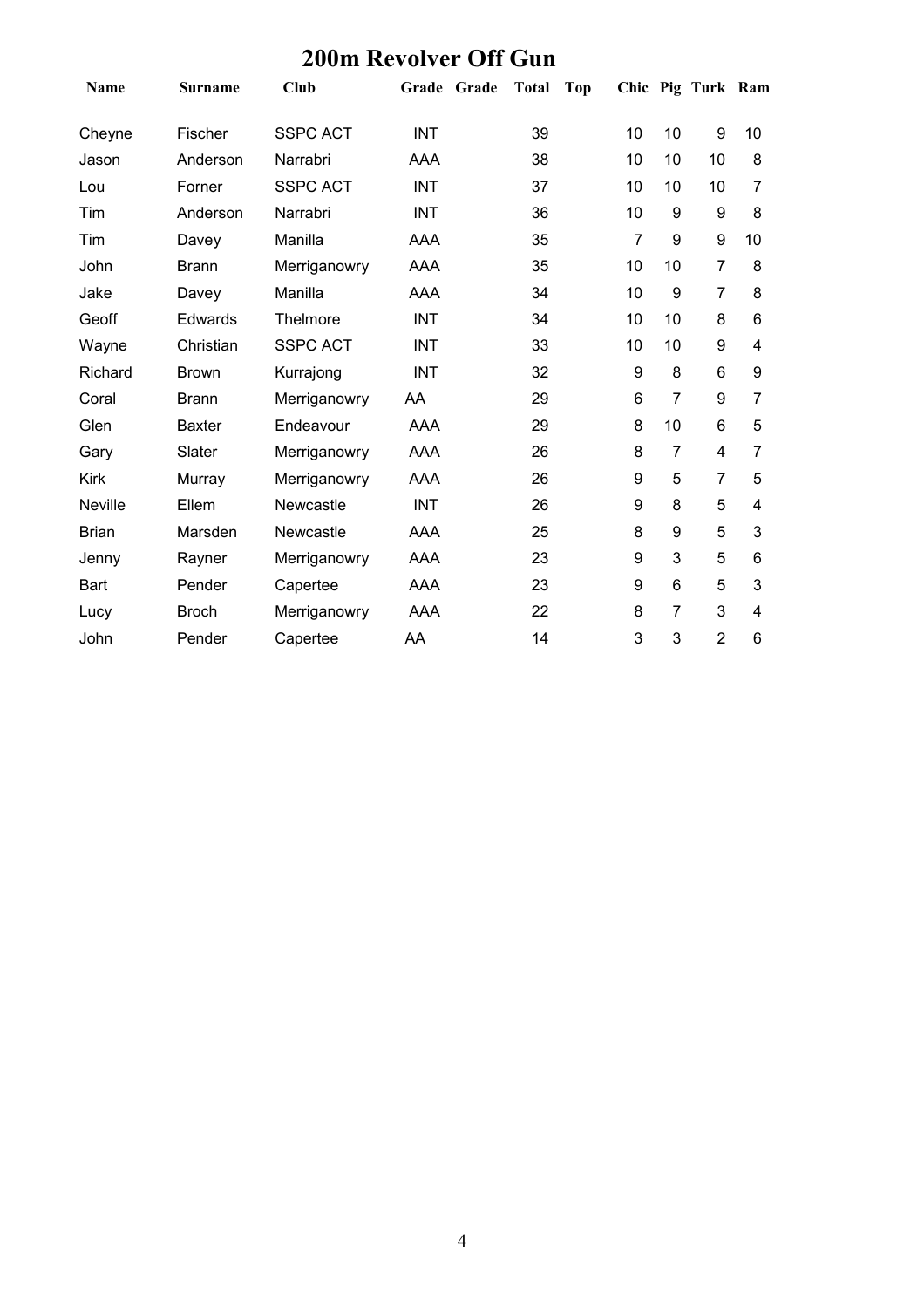| $\sim$ $\sim$ $\sim$ |                |                 |            |             |       |            |                |                |                   |                |
|----------------------|----------------|-----------------|------------|-------------|-------|------------|----------------|----------------|-------------------|----------------|
| Name                 | <b>Surname</b> | <b>Club</b>     |            | Grade Grade | Total | <b>Top</b> |                |                | Chic Pig Turk Ram |                |
| Wayne                | Christian      | <b>SSPC ACT</b> | <b>INT</b> |             | 27    |            | 6              | $\overline{7}$ | 8                 | 6              |
| <b>Brian</b>         | Marsden        | Newcastle       | <b>INT</b> |             | 24    |            | 6              | 5              | 6                 | 7              |
| Lucy                 | <b>Broch</b>   | Merriganowry    | AAA        |             | 23    |            | 7              | 5              | 5                 | 6              |
| Glen                 | <b>Baxter</b>  | Endeavour       | AA         |             | 23    |            | 5              | 8              | 4                 | 6              |
| Tim                  | Anderson       | Narrabri        | <b>INT</b> |             | 22    |            | 8              | 4              | 5                 | 5              |
| Cheyne               | Fischer        | <b>SSPC ACT</b> | AA         |             | 20    |            | $\overline{7}$ | $\overline{7}$ | 3                 | 3              |
| Neville              | Ellem          | Newcastle       | <b>INT</b> |             | 20    |            | 8              | 6              | 3                 | 3              |
| Jason                | Anderson       | Narrabri        | AA         |             | 20    |            | 8              | $\overline{7}$ | $\overline{4}$    | 1              |
| Geoff                | Edwards        | Thelmore        | AAA        |             | 19    |            | 4              | 5              | $\overline{7}$    | 3              |
| Lou                  | Forner         | <b>SSPC ACT</b> | <b>AAA</b> |             | 18    |            | 8              | 5              | $\overline{2}$    | 3              |
| Tim                  | Davey          | Manilla         | AA         |             | 17    |            | 8              | 4              | 3                 | $\overline{2}$ |
| Richard              | <b>Brown</b>   | Kurrajong       | AA         |             | 16    |            | 6              | 3              | 4                 | 3              |
| Jake                 | Davey          | Manilla         | <b>AAA</b> |             | 16    |            | 6              | 5              | 3                 | $\overline{2}$ |
| Kirk                 | Murray         | Merriganowry    | AA         |             | 14    |            | 4              | $\overline{2}$ | 4                 | 4              |
| John                 | <b>Brann</b>   | Merriganowry    | <b>AAA</b> |             | 14    |            | 3              | 5              | 3                 | 3              |
| Gary                 | Slater         | Merriganowry    | <b>AAA</b> |             | 13    |            | 4              | 3              | $\overline{4}$    | $\overline{2}$ |
| Jenny                | Rayner         | Merriganowry    | AA         |             | 12    |            | $\overline{2}$ | 3              | $\overline{2}$    | 5              |
| <b>Bart</b>          | Pender         | Capertee        | A          |             | 12    |            | 4              | 5              | $\mathbf 0$       | 3              |
| Coral                | <b>Brann</b>   | Merriganowry    | A          |             | 5     |            | 3              | $\overline{2}$ | $\mathbf 0$       | $\mathbf 0$    |
| John                 | Pender         | Capertee        | AA         |             | 3     |            | 0              | $\overline{2}$ | $\mathbf 0$       | 1              |

#### **200m Standing Off Gun**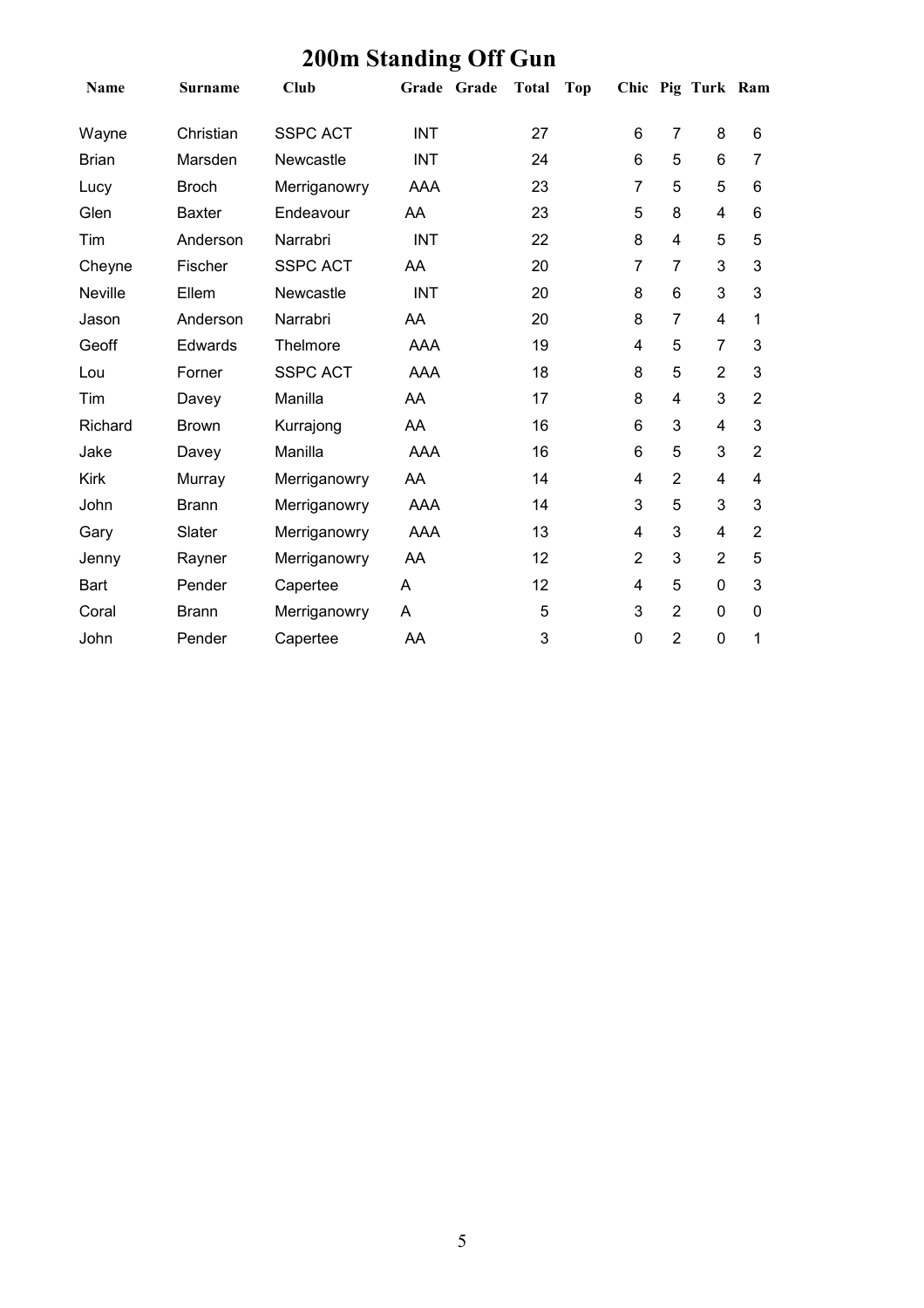### **200m Unlimited Off Gun**

| Name         | <b>Surname</b> | <b>Club</b>     | Grade      | Grade TotalTop Gun Chick |                |                | Pig Turk Ram |                 |
|--------------|----------------|-----------------|------------|--------------------------|----------------|----------------|--------------|-----------------|
| Cheyne       | Fischer        | <b>SSPC ACT</b> | AAA        | 38                       | 10             | 9              | 9            | 10              |
| Tim          | Davey          | Manilla         | AA         | 37                       | 10             | 9              | 10           | 8               |
| Jason        | Anderson       | Narrabri        | AAA        | 34                       | 10             | 10             | 8            | $\,6$           |
| Wayne        | Christian      | <b>SSPC ACT</b> | AA         | 31                       | 8              | 8              | 8            | $\overline{7}$  |
| Tim          | Anderson       | Narrabri        | <b>INT</b> | 31                       | 10             | 10             | 4            | $\overline{7}$  |
| Neville      | Ellem          | Newcastle       | AAA        | 29                       | 8              | 8              | 8            | 5               |
| Jake         | Davey          | Manilla         | AA         | 28                       | 9              | 10             | 5            | $\overline{4}$  |
| John         | <b>Brann</b>   | Merriganowry    | AA         | 26                       | 8              | $\overline{7}$ | 7            | 4               |
| Lou          | Forner         | <b>SSPC ACT</b> | <b>INT</b> | 25                       | 10             | 4              | 5            | $6\phantom{1}6$ |
| Bart         | Pender         | Capertee        | AA         | 23                       | 9              | 6              | 4            | 4               |
| Lucy         | <b>Broch</b>   | Merriganowry    | AA         | 22                       | 8              | 7              | 3            | 4               |
| Geoff        | <b>Edwards</b> | Thelmore        | AA         | 21                       | 6              | 9              | 5            | 1               |
| <b>Brian</b> | Marsden        | Newcastle       | AA         | 19                       | 6              | 5              | 4            | 4               |
| Jenny        | Rayner         | Merriganowry    | AA         | 18                       | $\overline{4}$ | 10             | 3            | 1               |
| Richard      | <b>Brown</b>   | Kurrajong       | AA         | 16                       | 8              | 3              | 1            | 4               |
| <b>Kirk</b>  | Murray         | Merriganowry    | AA         | 15                       | 7              | 4              | 1            | 3               |
| Coral        | <b>Brann</b>   | Merriganowry    | A          | 13                       | $\overline{2}$ | 4              | 3            | 4               |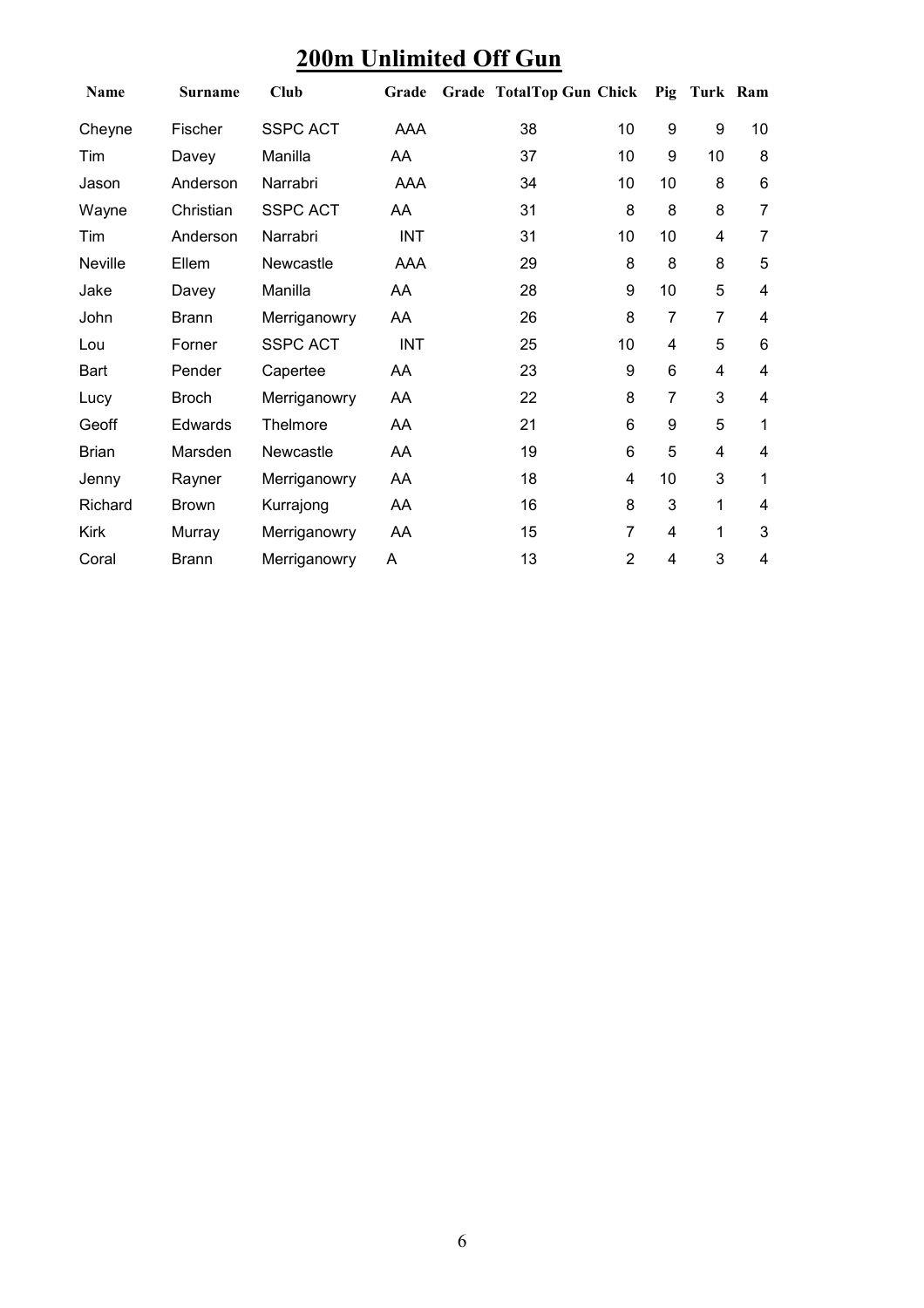# **200m Production**

| Name         |            | <b>Surname</b> | Club            |    | Grade Total Shoot Chick |    | Pig              | Turk Ram                |                 |
|--------------|------------|----------------|-----------------|----|-------------------------|----|------------------|-------------------------|-----------------|
| Grade        | <b>INT</b> |                |                 |    |                         |    |                  |                         |                 |
| Jake         |            | Davey          | Manilla         | 39 |                         | 10 | 10               | 9                       | 10              |
| Cheyne       |            | Fischer        | <b>SSPC ACT</b> | 39 | $\overline{2}$          | 10 | 10               | 10                      | 9               |
| Tim          |            | Anderson       | Narrabri        | 39 | 3                       | 10 | 10               | 10                      | 9               |
| Lou          |            | Forner         | <b>SSPC ACT</b> | 38 |                         | 10 | 10               | 8                       | 10              |
| Jason        |            | Anderson       | Narrabri        | 38 |                         | 10 | 10               | 9                       | 9               |
| Tim          |            | Davey          | Manilla         | 36 |                         | 9  | 10               | $\overline{7}$          | 10              |
| Wayne        |            | Christian      | <b>SSPC ACT</b> | 30 |                         | 10 | 10               | $\overline{\mathbf{4}}$ | $6\phantom{1}6$ |
| Neville      |            | Ellem          | Newcastle       | 25 |                         | 9  | $\boldsymbol{9}$ | $\overline{2}$          | 5               |
| Richard      |            | <b>Brown</b>   | Kurrajong       | 25 |                         | 8  | 10               | 5                       | $\overline{2}$  |
| John         |            | <b>Brann</b>   | Merriganowry    | 18 |                         | 5  | $\overline{7}$   | 1                       | 5               |
| Grade        | <b>AAA</b> |                |                 |    |                         |    |                  |                         |                 |
| Geoff        |            | <b>Edwards</b> | Thelmore        | 37 |                         | 10 | 10               | $\overline{7}$          | 10              |
| <b>Brian</b> |            | Marsden        | Newcastle       | 35 |                         | 9  | $\boldsymbol{9}$ | $\boldsymbol{9}$        | 8               |
| Jenny        |            | Rayner         | Merriganowry    | 31 |                         | 10 | 8                | $\overline{7}$          | 6               |
| <b>Kirk</b>  |            | Murray         | Merriganowry    | 28 |                         | 6  | 10               | 5                       | 7               |
| Lucy         |            | <b>Broch</b>   | Merriganowry    | 28 |                         | 10 | 8                | $\overline{\mathbf{4}}$ | 6               |
| Gary         |            | Slater         | Merriganowry    | 26 |                         | 9  | 7                | $\overline{7}$          | 3               |
| Glen         |            | <b>Baxter</b>  | Endeavour       | 25 |                         | 10 | $\boldsymbol{9}$ | 3                       | $\mathbf{3}$    |
| John         |            | Pender         | Capertee        | 17 |                         | 6  | $\overline{2}$   | 3                       | $6\phantom{1}$  |
| Grade        | AA         |                |                 |    |                         |    |                  |                         |                 |
| Coral        |            | <b>Brann</b>   | Merriganowry    | 24 |                         | 6  | $\overline{7}$   | 6                       | 5               |
| Bart         |            | Pender         | Capertee        | 23 |                         | 8  | $\overline{7}$   | $\overline{2}$          | 6               |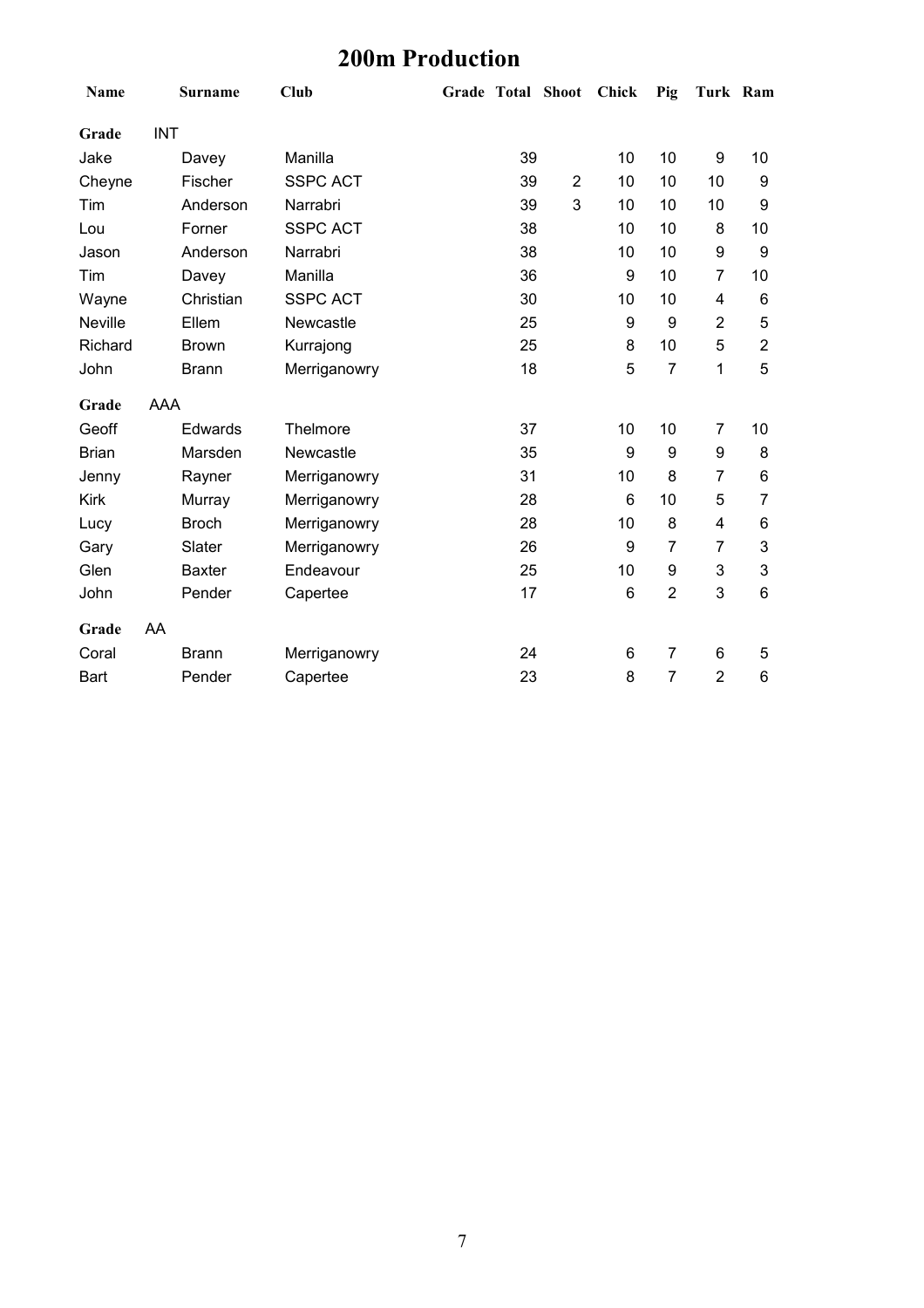### **200m Revolver**

| Name         |            | <b>Surname</b> | Club            |    | Grade Total Shoot Chick |                | Pig            | Turk Ram       |                |
|--------------|------------|----------------|-----------------|----|-------------------------|----------------|----------------|----------------|----------------|
| Grade        | <b>INT</b> |                |                 |    |                         |                |                |                |                |
| Cheyne       |            | Fischer        | <b>SSPC ACT</b> | 39 |                         | 10             | 10             | 9              | 10             |
| Lou          |            | Forner         | <b>SSPC ACT</b> | 37 |                         | 10             | 10             | 10             | $\overline{7}$ |
| Tim          |            | Anderson       | Narrabri        | 36 |                         | 10             | 9              | 9              | 8              |
| Geoff        |            | Edwards        | Thelmore        | 34 |                         | 10             | 10             | 8              | 6              |
| Wayne        |            | Christian      | <b>SSPC ACT</b> | 33 |                         | 10             | 10             | 9              | 4              |
| Richard      |            | <b>Brown</b>   | Kurrajong       | 32 |                         | 9              | 8              | 6              | 9              |
| Neville      |            | Ellem          | Newcastle       | 26 |                         | 9              | 8              | 5              | 4              |
| Grade        | AAA        |                |                 |    |                         |                |                |                |                |
| Jason        |            | Anderson       | Narrabri        | 38 |                         | 10             | 10             | 10             | 8              |
| Tim          |            | Davey          | Manilla         | 35 |                         | $\overline{7}$ | 9              | 9              | 10             |
| John         |            | <b>Brann</b>   | Merriganowry    | 35 |                         | 10             | 10             | $\overline{7}$ | 8              |
| Jake         |            | Davey          | Manilla         | 34 |                         | 10             | 9              | $\overline{7}$ | 8              |
| Glen         |            | <b>Baxter</b>  | Endeavour       | 29 |                         | 8              | 10             | 6              | 5              |
| Gary         |            | Slater         | Merriganowry    | 26 |                         | 8              | $\overline{7}$ | 4              | $\overline{7}$ |
| <b>Kirk</b>  |            | Murray         | Merriganowry    | 26 |                         | 9              | 5              | $\overline{7}$ | 5              |
| <b>Brian</b> |            | Marsden        | Newcastle       | 25 |                         | 8              | 9              | $\mathbf 5$    | 3              |
| Jenny        |            | Rayner         | Merriganowry    | 23 |                         | 9              | 3              | 5              | 6              |
| Bart         |            | Pender         | Capertee        | 23 |                         | 9              | 6              | $\mathbf 5$    | 3              |
| Lucy         |            | <b>Broch</b>   | Merriganowry    | 22 |                         | 8              | $\overline{7}$ | 3              | 4              |
| Grade        | AA         |                |                 |    |                         |                |                |                |                |
| Coral        |            | <b>Brann</b>   | Merriganowry    | 29 |                         | 6              | $\overline{7}$ | 9              | 7              |
| John         |            | Pender         | Capertee        | 14 |                         | 3              | 3              | $\overline{2}$ | 6              |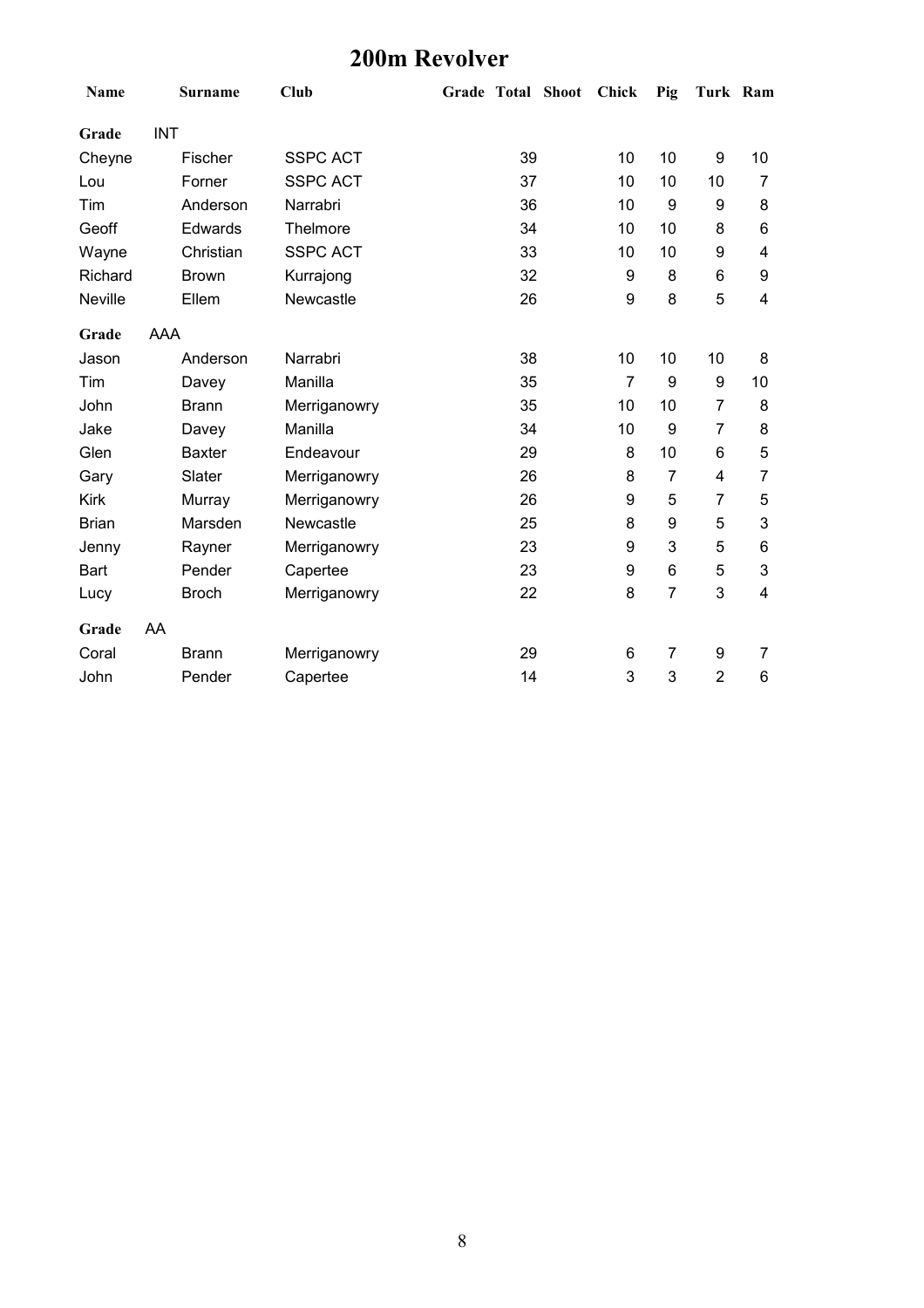# **200m Standing**

| Name         |            | <b>Surname</b> | <b>Club</b>     |    | Grade Total Shoot Chick |                 | Pig                     | Turk Ram                |                |
|--------------|------------|----------------|-----------------|----|-------------------------|-----------------|-------------------------|-------------------------|----------------|
| Grade        | <b>INT</b> |                |                 |    |                         |                 |                         |                         |                |
| Wayne        |            | Christian      | <b>SSPC ACT</b> | 27 |                         | 6               | $\overline{7}$          | 8                       | 6              |
| <b>Brian</b> |            | Marsden        | Newcastle       | 24 |                         | $\,6$           | 5                       | 6                       | $\overline{7}$ |
| Tim          |            | Anderson       | Narrabri        | 22 |                         | 8               | $\overline{\mathbf{4}}$ | 5                       | 5              |
| Neville      |            | Ellem          | Newcastle       | 20 |                         | 8               | 6                       | 3                       | 3              |
| Grade        | <b>AAA</b> |                |                 |    |                         |                 |                         |                         |                |
| Lucy         |            | <b>Broch</b>   | Merriganowry    | 23 |                         | 7               | 5                       | 5                       | 6              |
| Geoff        |            | Edwards        | Thelmore        | 19 |                         | 4               | 5                       | $\overline{7}$          | 3              |
| Lou          |            | Forner         | <b>SSPC ACT</b> | 18 |                         | 8               | 5                       | $\overline{2}$          | 3              |
| Jake         |            | Davey          | Manilla         | 16 |                         | $6\phantom{1}6$ | 5                       | 3                       | $\overline{2}$ |
| John         |            | <b>Brann</b>   | Merriganowry    | 14 |                         | 3               | 5                       | 3                       | 3              |
| Gary         |            | Slater         | Merriganowry    | 13 |                         | 4               | 3                       | $\overline{\mathbf{4}}$ | $\overline{2}$ |
| Grade        | AA         |                |                 |    |                         |                 |                         |                         |                |
| Glen         |            | <b>Baxter</b>  | Endeavour       | 23 |                         | 5               | 8                       | 4                       | 6              |
| Cheyne       |            | Fischer        | <b>SSPC ACT</b> | 20 |                         | $\overline{7}$  | $\overline{7}$          | 3                       | 3              |
| Jason        |            | Anderson       | Narrabri        | 20 |                         | 8               | $\overline{7}$          | 4                       | 1              |
| Tim          |            | Davey          | Manilla         | 17 |                         | 8               | $\overline{4}$          | 3                       | $\overline{2}$ |
| Richard      |            | <b>Brown</b>   | Kurrajong       | 16 |                         | 6               | 3                       | 4                       | 3              |
| Kirk         |            | Murray         | Merriganowry    | 14 |                         | 4               | $\overline{2}$          | 4                       | 4              |
| Jenny        |            | Rayner         | Merriganowry    | 12 |                         | $\overline{2}$  | 3                       | $\overline{2}$          | 5              |
| John         |            | Pender         | Capertee        | 3  |                         | $\mathbf 0$     | $\overline{2}$          | 0                       | 1              |
| Grade        | A          |                |                 |    |                         |                 |                         |                         |                |
| <b>Bart</b>  |            | Pender         | Capertee        | 12 |                         | 4               | 5                       | 0                       | 3              |
| Coral        |            | <b>Brann</b>   | Merriganowry    | 5  |                         | 3               | $\overline{2}$          | 0                       | $\mathbf 0$    |